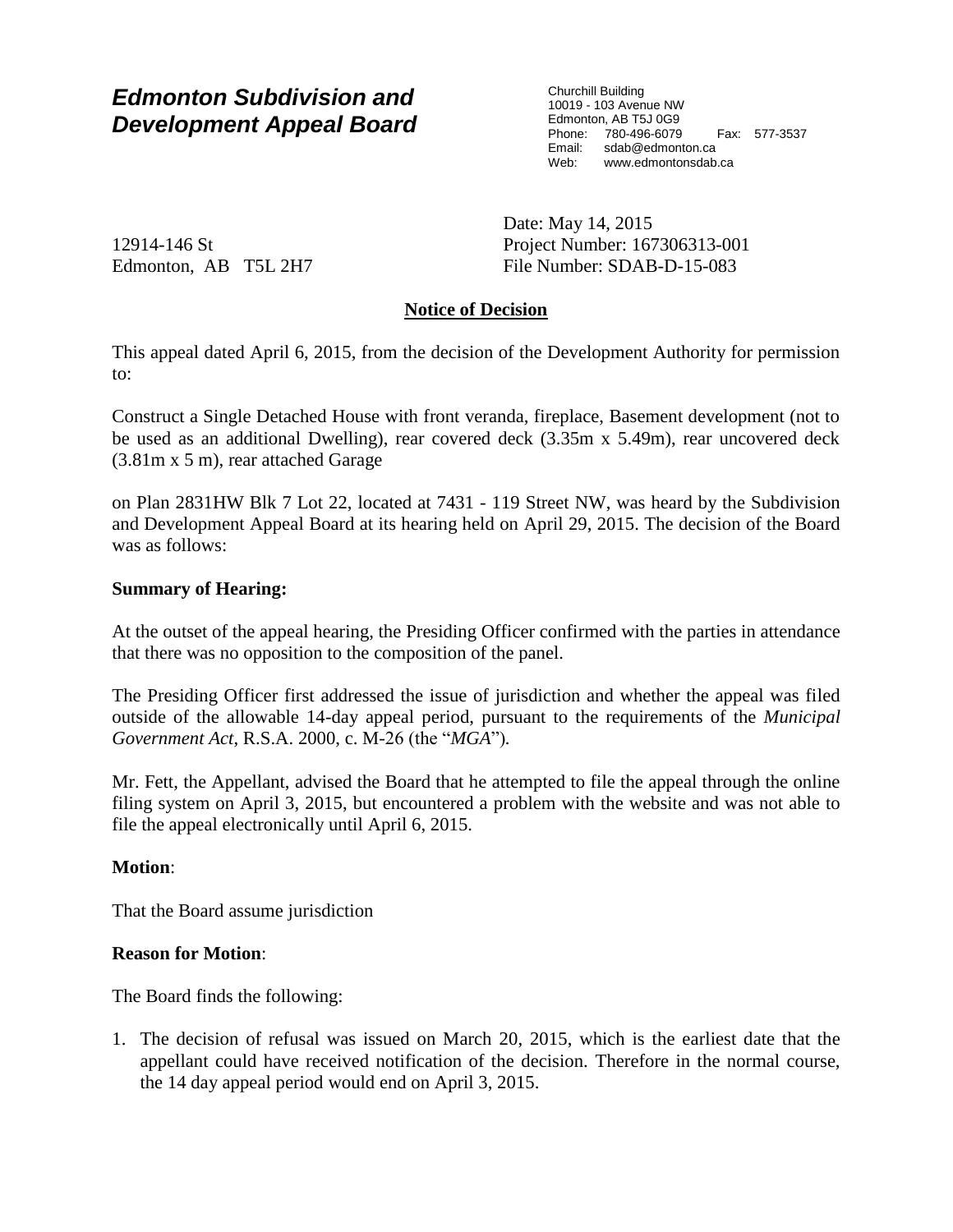- 2. The Subdivision and Development Appeal Board office was closed for the Easter statutory holidays from April 3 to 6, 2015 inclusive. Therefore per sections 22(1) and (2) of the *Interpretation Act,* R.S.A. 2000, c. I-8, (the "*Interpretation Act*") the appeal period ended April 7, 2015.
- 3. The appeal was filed through the online system on April 6, 2015.
- 4. Based on the above, the Board applies the provisions of section 22(2) of the *Interpretation Act*, and and finds that the appeal was filed within the allowable 14 days as per section 686(1)(a)(i) of the *MGA.*

#### **Summary of Hearing (Continued):**

The Board heard an appeal of the decision of the Development Authority to refuse an application to construct a Single Detached House with front veranda, fireplace, Basement development (not to be used as an additional Dwelling), rear covered deck (3.35m x 5.49m), rear uncovered deck (3.81m x 5 m), rear attached Garage located at 7431 – 119 Street NW. The subject site is zoned RF1 Single Detached Residential Zone and is within the Mature Neighbourhood Overlay and the McKernan-Belgravia Station Area Redevelopment Plan.

The development permit was refused because of a deficiency in the minimum required Rear Setback, that being 40 percent of the Site Depth; and because a rear attached Garage shall not be allowed, except on corner Sites where the Dwelling faces the flanking public roadway and the proposed rear attached Garage is on an interior Site.

Prior to the hearing the Board received revised plans from the Appellant on April 24, 2015, copies of which are on file.

The Board heard from Mr. Fett, the Appellant, and Mr. Walter, the architect for the project, who provided the following information:

- 1. There are numerous rear attached garages located within 200 metres of the subject site.
- 2. This is an upscale development valued at approximately \$1,500,000.
- 3. The proposed development complies with all of the development regulations contained within the *Edmonton Zoning Bylaw*, with the exception of the proposed rear attached Garage and the deficiency in the minimum required Rear Setback under the Mature Neighbourhood Overlay.
- 4. Affected property owners were consulted and no one objected to the proposed development.
- 5. The most affected property owners who reside northeast and southwest of the subject site provided verbal support for the proposed development.

Mr. Fett and Mr. Walter provided the following responses to questions:

- 1. The majority of the neighbours were relieved that a duplex was not being built on the site.
- 2. The height of the proposed attached Garage is low and landscaping will be incorporated in the northeast side yard along the extension between the house and the Garage.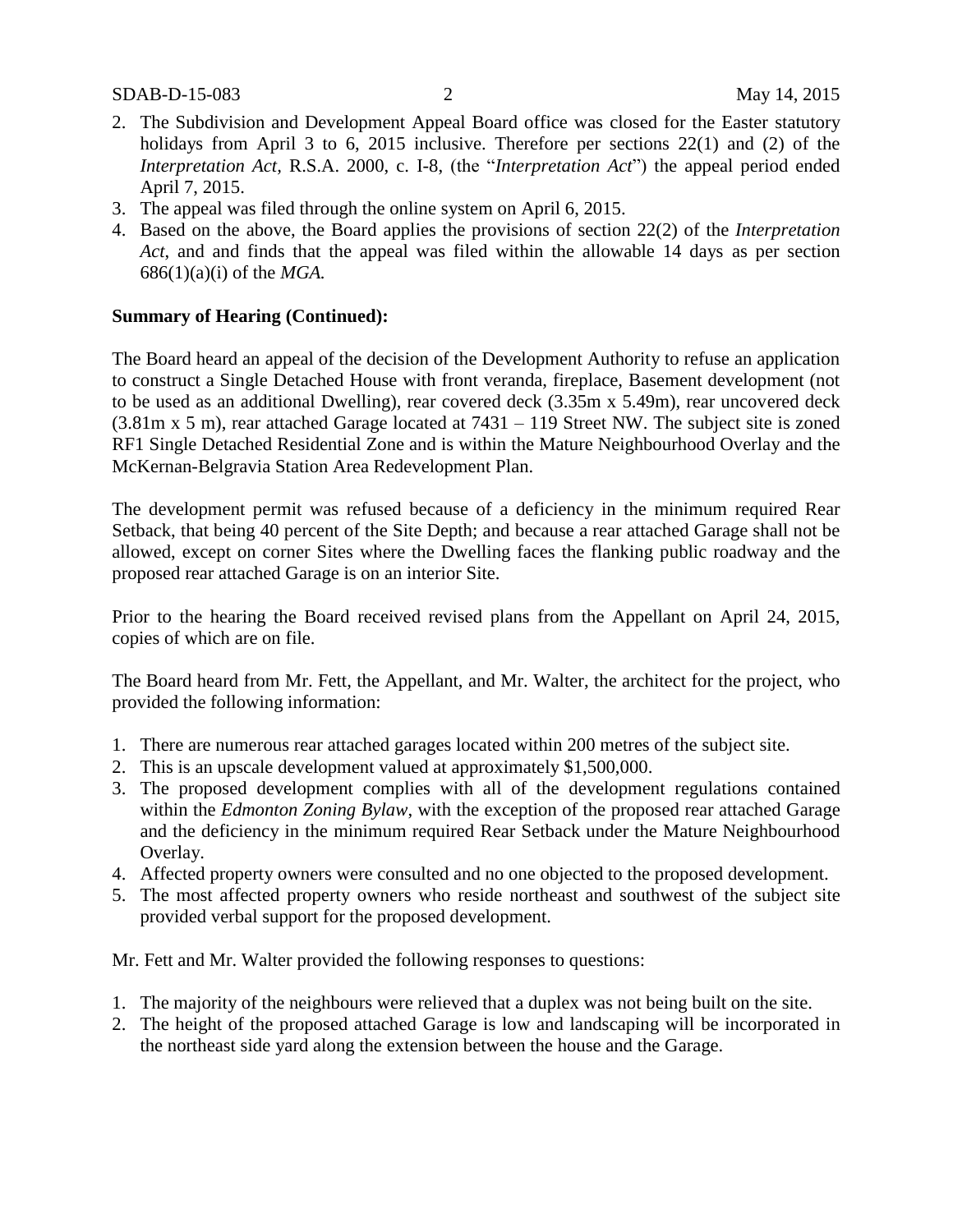- 3. The revised plans that were submitted on April 24, 2015, lower the overall roof Height by lowering the starting point for the roof and increasing the slope of the roof. This is the only change contained in the revised plans.
- 4. The most affected neighbour to the northeast has a front attached Garage.
- 5. The extension between the house and Garage is 1.22 metres further southwest than the garage and the house is a further 0.61 metres southwest from the extension, resulting in a stepped articulation. Further articulation is provided through the inclusion of windows along the northeast elevation.
- 6. The majority of the rear attached Garages that exist within close proximity of the subject site were constructed over the past five years and would have been subject to the development requirements of the Mature Neighbourhood Overlay.

The Board then heard from Mr. Zentner, representing the Sustainable Development Department, who provided the following information:

- 1. He could only have granted the variance if a case for hardship was identified.
- 2. If there were rear attached Garages on the two adjacent sites, he would have granted the required variances.
- 3. The existing rear attached Garages referenced by the Appellant could have been approved upon appeal to the Subdivision and Development Appeal Board or built prior to the implementation of the Mature Neighoburhood Overlay.

Mr. Zentner provided the following responses to questions:

- 1. The Mature Neighbourhood Overlay encompasses very diverse neighbourhoods throughout the City.
- 2. It was his opinion that Section 814(3)(5) of the Mature Neighbourhood Overlay was implemented to ensure that adequate amenity space would be provided in rear yards. He acknowledged that ample amenity space will be provided for this development.
- 3. Several of the proposed design elements will mitigate the impact of the proposed rear attached garage.

Mr. Fett and Mr. Walter made the following point in rebuttal:

1. A form of low maintenance landscaping that is compatible with the limited amount of sunlight penetration will be incorporated along the northeast elevation.

#### **Decision:**

That the appeal be ALLOWED and the decision of the development Authority is REVOKED. The development is GRANTED and the deficiency of 11.57 metres in the minimum required Rear Setback, that being 40 percent of the Site Depth, be permitted and the requirements of Section 814.3(18) of the *Edmonton Zoning Bylaw* be waived to allow a rear attached Garage.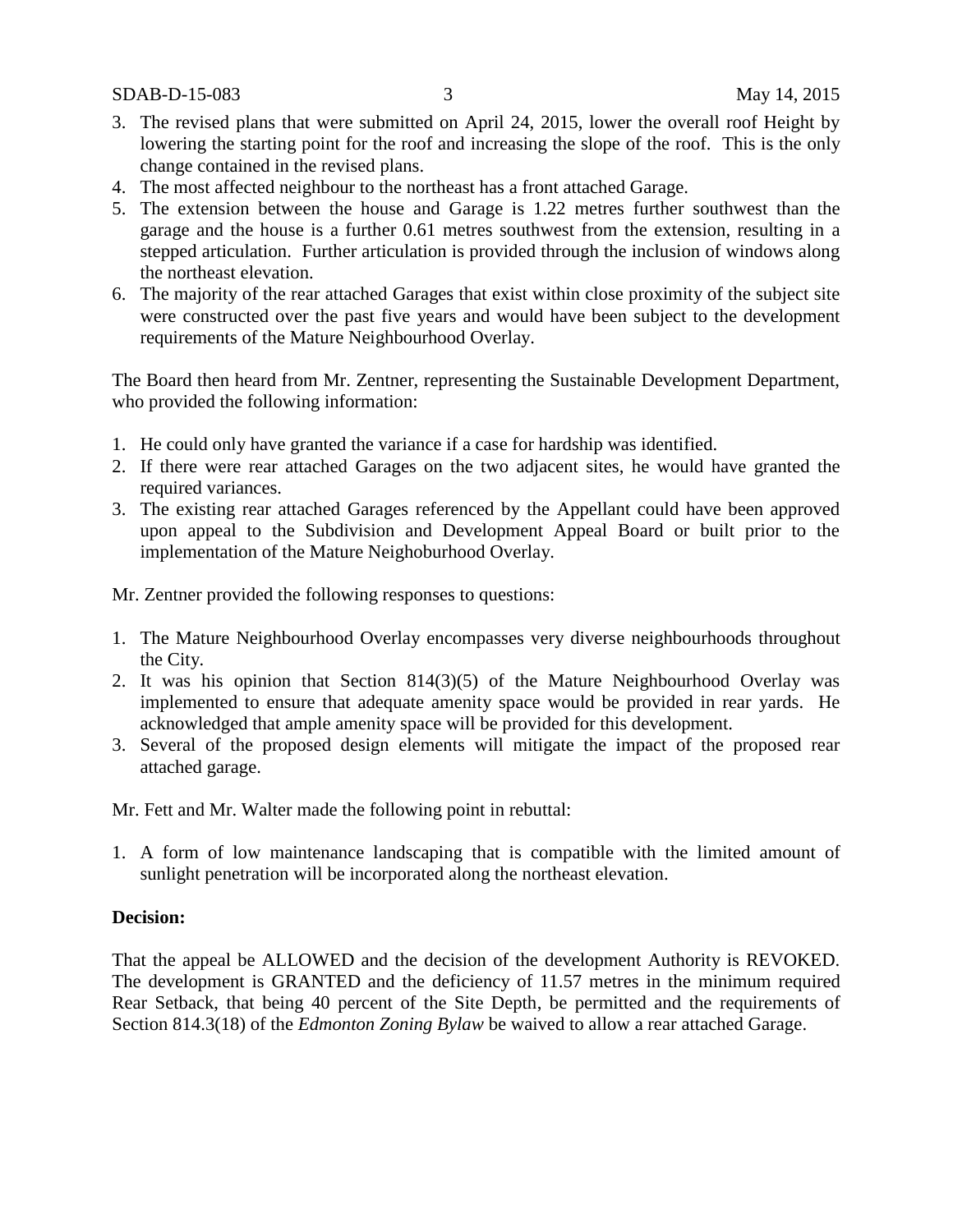#### **Reasons for Decision:**

The Board finds the following:

- 1. The proposed development, a Single Detached House, is a Permitted Use in the RF1 Single Detached Residential Zone.
- 2. The proposed development complies with all of the applicable development regulations contained in the *Edmonton Zoning Bylaw* with the exception of section 814.3(18) and section 814.3(5) of the Mature Neighbourhood Overlay, which would both require variances as a result of theproposed rear attached Garage.
- 3. The variances to sections 814.3(18) and 814.3(5) have been granted based on the following:
	- a) The Mature Neighbourhood Overlay encompasses a large part of the City, but is most suited to neighbourhoods that are comprised of long narrow lots with rear detached Garages. However, each development must be considered in its own context.
	- b) Based on the evidence provided, rear attached Garages are characteristic of this neighbourhood.
	- c) The adverse impacts of the proposed rear attached Garage will be mitigated by the following:
		- i) The proposed articulation in the step back and the addition of windows along the northeast elevation which is the closest elevation to the adjoining lot which is the lot most impacted by the development;
		- ii) The reduction of the overall height of the roof to a single Storey structure over the rear attached Garage;
		- iii) The low pitched design of the roof;
		- iv) The inclusion of landscaping along the northeast elevation;
		- v) Adequate Amenity Area will be provided and the rear attached Garage will be sited approximately 25 feet from the southwest property line; and
		- vi) The Appellant undertook community consultation pursuant to Section 814.3(24) of the *Edmonton Zoning Bylaw*. Although written evidence was not provided, the Board accepts the verbal evidence of the Appellant that none of the affected property owners, including the two most affected property owners, objected to the proposed development with the rear attached Garage.
	- d) The Board notes that the proposed development with rear attached Garage maintains the pedestrian-friendly street scape, thereby meeting an important objective of the Mature Neighbourhood Overlay.
	- e) The Board notes that no letters of objection were received and that none of the affected property owners appeared in opposition to the proposed development.
	- f) The Board notes it was the opinion of the Development Officer that several of the proposed design elements will mitigate the impact of the proposed rear attached Garage.
- 4. Based on the above, it is the opinion of the Board, that the proposed development would not unduly interfere with the amenities of the neighbourhood, nor materially interfere with or affect the use, enjoyment or value of neighbouring parcels of land.
- 5. The Board's approval is based on the revised plans submitted on April 24, 2015, which only include revisions to the roof. The Board notes that these revisions do not require any further variance from the *Edmonton Zoning Bylaw*.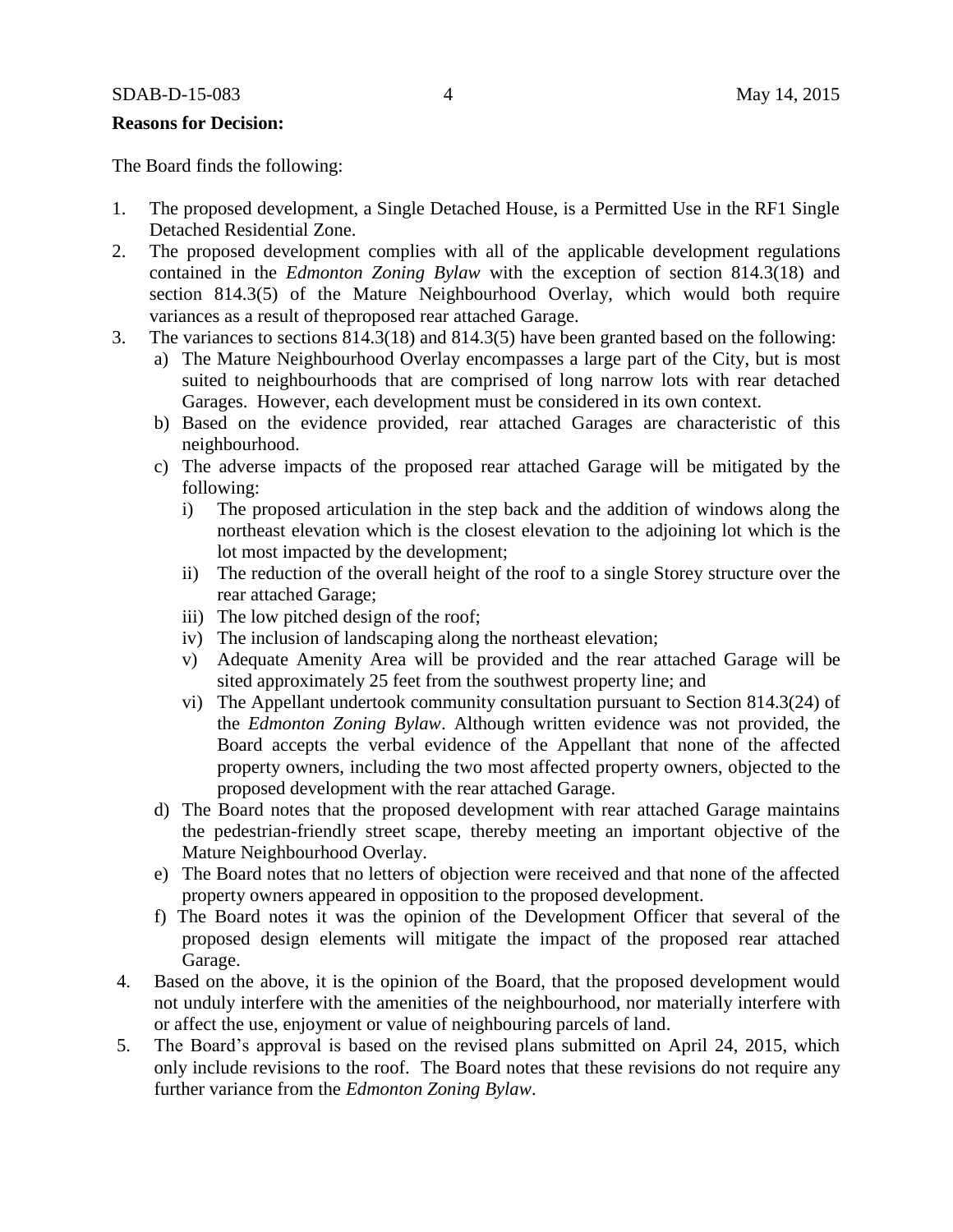#### **Important Information for Applicant/Appellant**

- 1. **THIS IS NOT A BUILDING PERMIT.** A Building Permit must be obtained separately from the Sustainable Development Department, located on the  $5<sup>th</sup>$  Floor, 10250 – 101 Street, Edmonton.
- 2. Obtaining a Development Permit does not relieve you from responsibility for complying with:
	- a) the requirements of the *Edmonton Zoning Bylaw*, insofar as those requirements have not been related or varied by a decision of the Subdivision and Development Appeal Board;
	- b) the requirements of the Alberta Safety Codes Act;
	- c) the Alberta Regulation 204/207 Safety Codes Act Permit Regulation;
	- d) the requirements of any other appropriate federal, provincial or municipal legislation;
	- e) the conditions of any caveat, covenant, easement or other instrument affecting a building or land.
- 3. When an application for a Development Permit has been approved by the Subdivision and Development Appeal Board, it shall not be valid unless and until any conditions of approval, save those of a continuing nature, have been fulfilled.
- 4. A Development Permit will expire in accordance to the provisions of Section 22 of the Edmonton Zoning Bylaw 12800 as amended.
- 5. This decision may be appealed to the Alberta Court of Appeal on a question of law or jurisdiction under Section 688 of the *Municipal Government Act*, R.S.A. 2000, c. M-26. If the Subdivision and Development Appeal Board is served with notice of an application for leave to appeal its decision, such notice shall operate to suspend the Development Permit.
- 6. When a decision on a Development Permit application has been rendered by the Subdivision and Development Appeal Board, the enforcement of that decision is carried out by the Sustainable Development Department, located on the 5th Floor, 10250 – 101 Street, Edmonton.

*NOTE: The City of Edmonton does not conduct independent environmental checks of land within the City. If you are concerned about the stability of this property for any purpose, you should conduct your own tests and reviews. The City of Edmonton, when issuing a development permit, makes no representations and offers no warranties as to the suitability of the property for any purpose or as to the presence or absence of any environmental contaminants on the property.*

> Ms. K. Cherniawsky, Presiding Officer Subdivision and Development Appeal Board

cc: City of Edmonton Sustainable Development Department, M. Zentner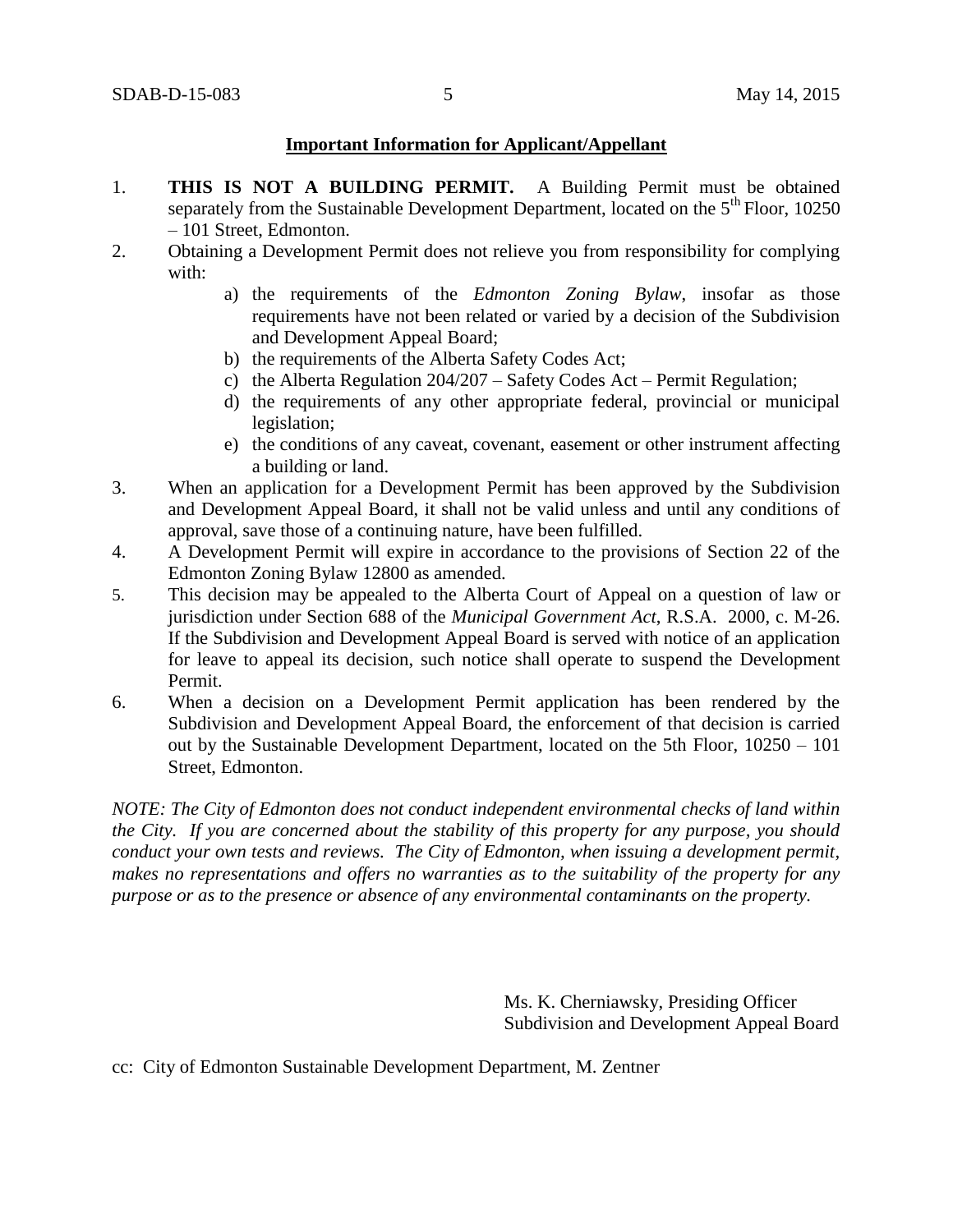*Edmonton Subdivision and Development Appeal Board* Churchill Building 10019 - 103 Avenue NW Edmonton, AB T5J 0G9 Phone: 780-496-6079 Fax: 577-3537 Email: sdab@edmonton.ca Web: www.edmontonsdab.ca

## **SDAB-D-15-084**

Application No. 162574122-004

An appeal to construct a Secondary Suite and Exterior Alterations (egressing front basement windows) in the basement of an existing Single Detached House (existing without permits) on Plan 7722530 Blk 27 Lot 9, located at 5522 - 11A Avenue NW, **WITHDRAWN**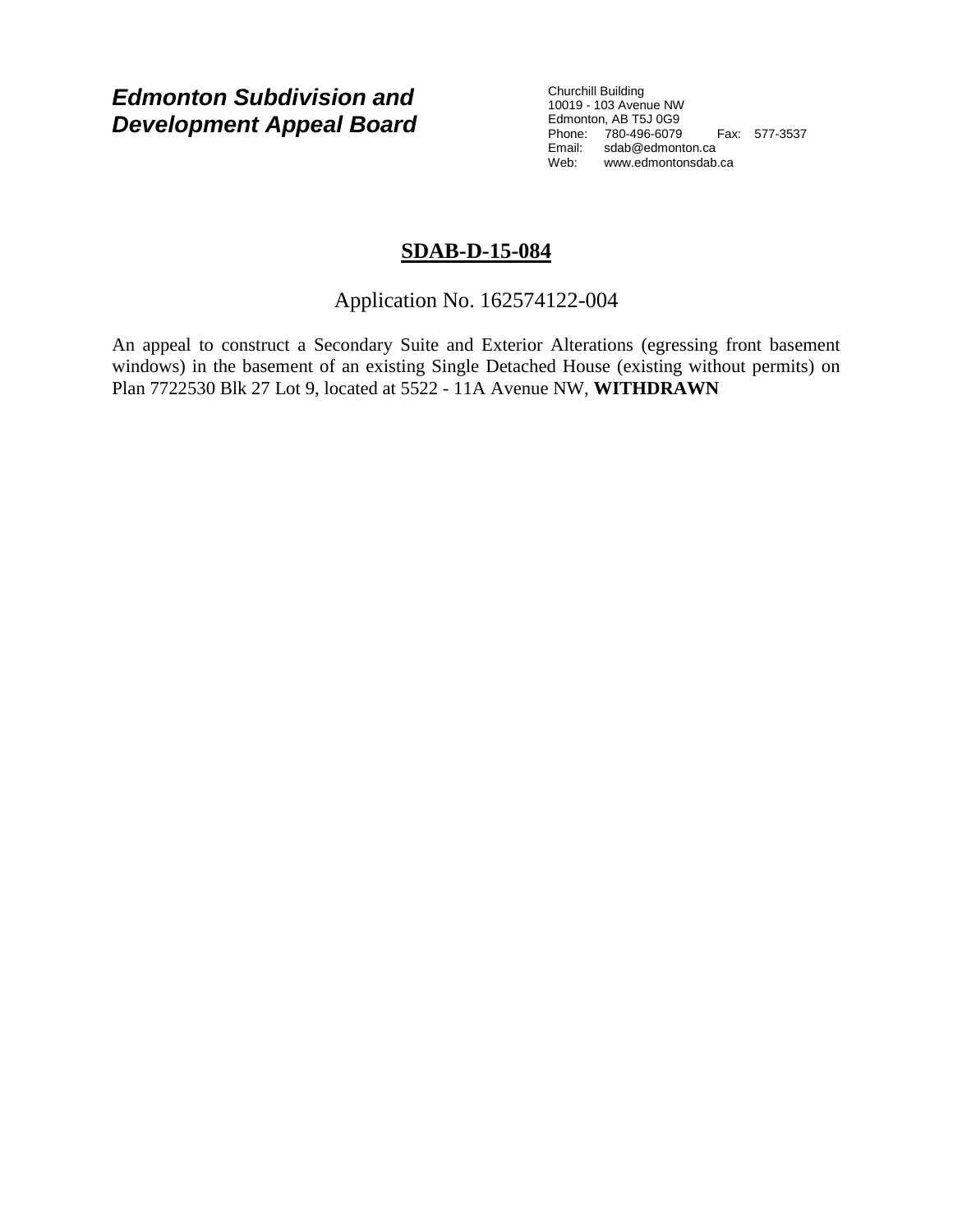# *Edmonton Subdivision and Development Appeal Board*

Churchill Building 10019 - 103 Avenue NW Edmonton, AB T5J 0G9 Phone: 780-496-6079 Fax: 577-3537 sdab@edmonton.ca Web: www.edmontonsdab.ca

8424 - 16A Avenue SW Edmonton, AB T6X 0H9 Date: May 14, 2015 Project Number: 162574122-004 File Number: SDAB-D-15-085

### **Notice of Decision**

This appeal dated April 1, 2015, from the decision of the Development Authority for permission to:

Construct a rear addition to a Single Detached House (covered deck - 4.88m x 4.57m and 4.27m x 4.27m), existing without permits

on Plan 0628099 Blk 6 Lot 116, located at 8424 - 16A Avenue SW, was heard by the Subdivision and Development Appeal Board at its hearing held on April 29, 2015. The decision of the Board was as follows:

#### **Summary of Hearing:**

At the outset of the appeal hearing, the Presiding Officer confirmed with the parties in attendance that there was no opposition to the composition of the panel.

The appeal was filed on time, in accordance with Section 686 of the *Municipal Government Act*, R.S.A. 2000, c. M-26.

The Board heard an appeal of the decision of the Development Authority to approve an application, with conditions, to construct a rear addition to a Single Detached House (covered deck - 4.88m x 4.57m and 4.27m x 4.27m), existing without permits. The subject site is zoned RSL Residential Small Lot Zone and is within the Ellerslie Area Structure Plan and the Summerside Neighbourhood Structure Plan. The approved development permit application was subsequently appealed by an adjacent property owner.

Prior to the hearing the following information was provided to the Board, copies of which are on file:

- A written submission received from the Appellant on April 7, 2015;
- A second written submission received from the Appellant online between April 13 and April 19, 2015;
- A third written submission received from the Appellant on April 23, 2015;
- A written submission from the Development Authority received on April 23, 2015; and
- Two responses from neighbouring property owners that were submitted online.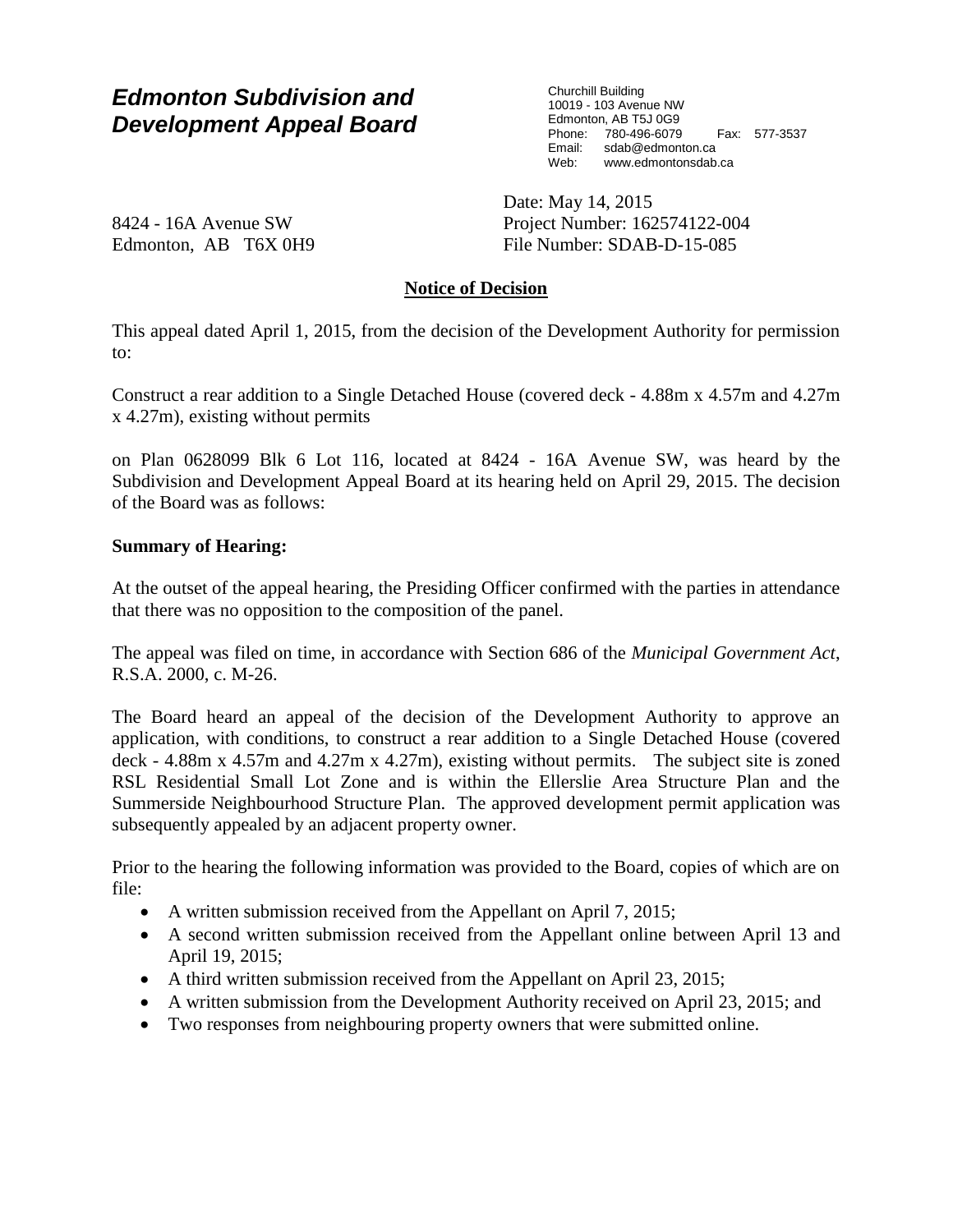The Presiding Officer advised that the written submissions relate to several matters over which this Board does not have jurisdiction. These include the Developer's Architectural Guidelines, caveats, restrictive covenants, Building Code and Safety Code requirements.

Mr. Loraas, the Appellant, provided the following information in support of the appeal:

- 1. The architectural guidelines were submitted to demonstrate the restrictions that limit his ability to regain privacy on his site as a result of the existing deck and sunroom addition on the adjacent property.
- 2. The privacy issues that exist between his home and the Respondent's property are different than those of other lots in the neighbourhood because they are located on the turnaround of the cul-de-sac.
- 3. The Respondent's house is setback 11.5 feet (3.5 metres) from the front lot line and the rear deck adds an additional 14 feet (4.3 metres) which creates a privacy issue.
- 4. Mr. Loraas referenced a diagram contained in his written submission to illustrate the sight lines from his house to the existing structure and the impact that it has on his privacy.
- 5. Mr. Loraas' lot was chosen specifically for privacy and the construction of the deck and sunroom has resulted in a loss of privacy, especially on the main floor of the house. The living room located on the main floor at the rear of the house was designed to take full advantage of the view of the park, which is now blocked by his neighbour's deck and sunroom.
- 6. The Respondent has suggested that blinds could be installed on the windows of the sunroom to address Mr. Loraas' privacy concerns. However, privacy would only be preserved when the blinds are lowered.
- 7. The Development Officer justified approving the development permit because there were similar developments in the area.
- 8. There are two other screened sunrooms in the neighbourhood, both of which have been constructed without permits. One of the sunrooms is owned by the Respondent's brother-inlaw who is the general manager of the company that manufactures the structures.
- 9. Mr. Loraas submitted a letter from a realtor stating that the existence of the sunroom on the Respondent's property could reduce the value of his property because of the restricted view and loss of privacy.
- 10. Mr. Loraas stated that the deficiency in the required rear setback does not make a huge difference. His major concerns are related to the existence of the sunroom.

Mr. Loraas provided the following responses to questions:

- 1. He acknowledged that the portion of the deck closest to his property does not require a variance in the minimum required rear setback, but stated that he is still concerned about the 7-inch (0.18-metre) variance that is required for the eastern portion of the deck that is farthest away from his property.
- 2. The existing deck encroaches into the required 1.2-metre side setback.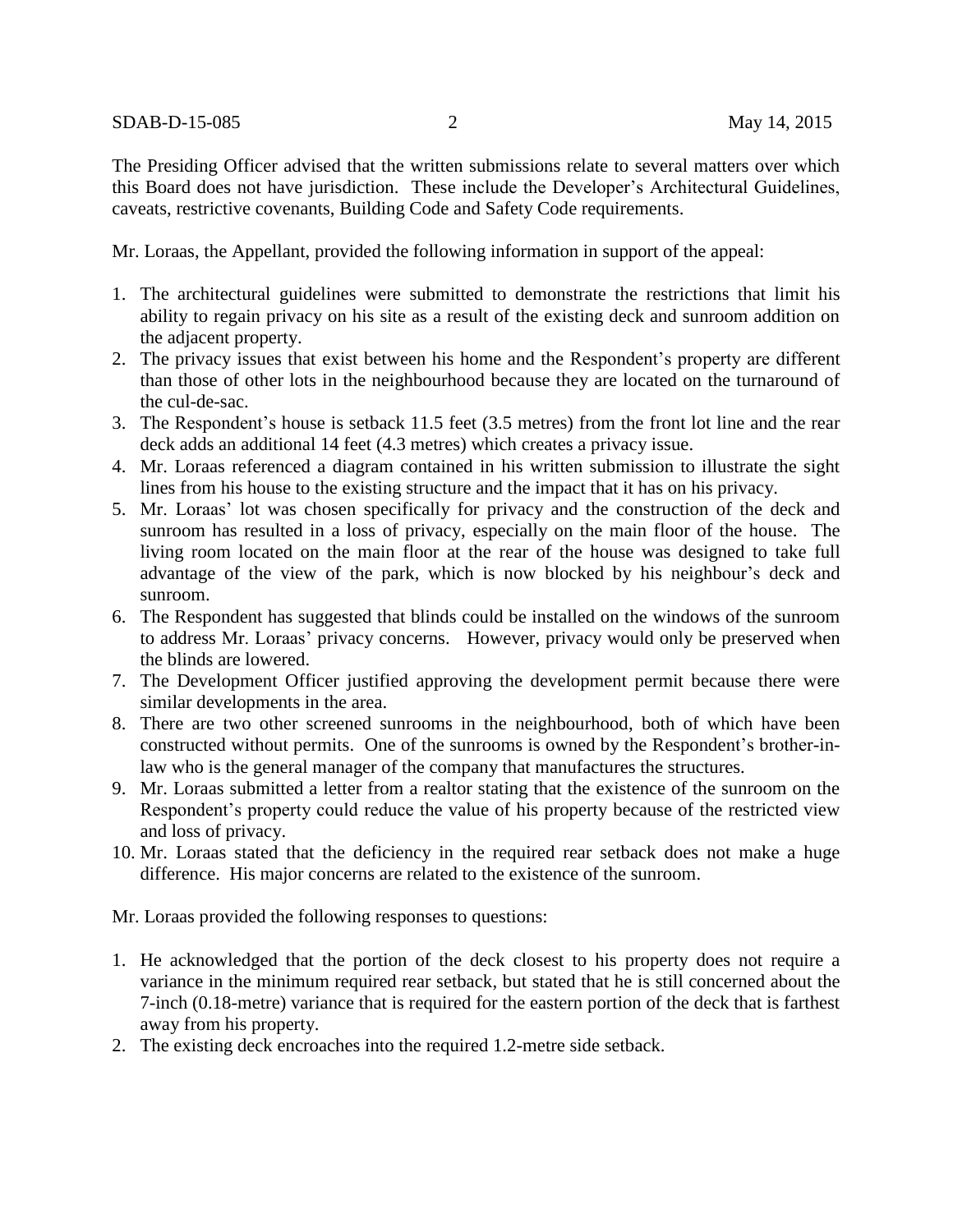SDAB-D-15-085 3 May 14, 2015

The Board then heard from Ms. Perkons, representing the Sustainable Development Department, who provided the following information:

- 1. The existing deck does encroach into the side setback. However, the Respondent agreed to cut back the deck and sunroom in order to comply with the minimum required side setback and this reduced deck and sunroom are reflected in the submitted plans.
- 2. The land located north of these properties is zoned AGU Urban Reserve Zone and has been designated as a future school site in the Ellerslie Area Structure Plan.
- 3. She clarified that the separation space requirement contained in Section 48 of the *Edmonton Zoning Bylaw* does not apply to this development because a minimum 1.2-metre side setback is required.
- 4. She reviewed aerial photographs of the neighbourhood to determine if there were similar developments in the area and the impact of the massing. However, she did not research the validity of any development permits.

Ms. Perkons provided the following responses to questions:

1. It is not their practice to research the development permit history of neighbouring properties because that would increase the time required to review development permit applications and slow down the permitting process.

The Board then heard from the Respondent, Mr. Gibb, who provided the following information:

- 1. He acknowledged that the deck was built without permits based on the assumption that all of the *Edmonton Zoning Bylaw* requirements were met.
- 2. Mr. Loraas did ask him if a development permit had been obtained for the construction of the deck. He advised Mr. Loraas that he was proceeding because there was a considerable backlog to get a permit.
- 3. He acknowledged that the deck was built too close to the side property line and has submitted revised drawings to reduce the width of the deck and sunroom along the west side to include a 1.29-metre side setback, which will comply with the minimum required side setback.
- 4. The variance in the minimum required rear setback is only required for the portion of the structure on the east side of the lot which is not visible from the Appellant's house. He submitted an overhead drawing indicating the difference in sightlines due to the 0.18-metre variance, and two aerial photographs of the neighbourhood, marked Exhibit "A". The construction of rear decks in the neighbourhood creates problems with privacy and sightlines on other properties in the neighbourhood, which is inevitable because the lots are small and the houses are close together.
- 5. Mrs. Gibb spoke to the Summerside Residents Association who indicated that they did not have any concerns about the deck and sun room.
- 6. It was his opinion that the screen room provides more privacy than an open rear deck.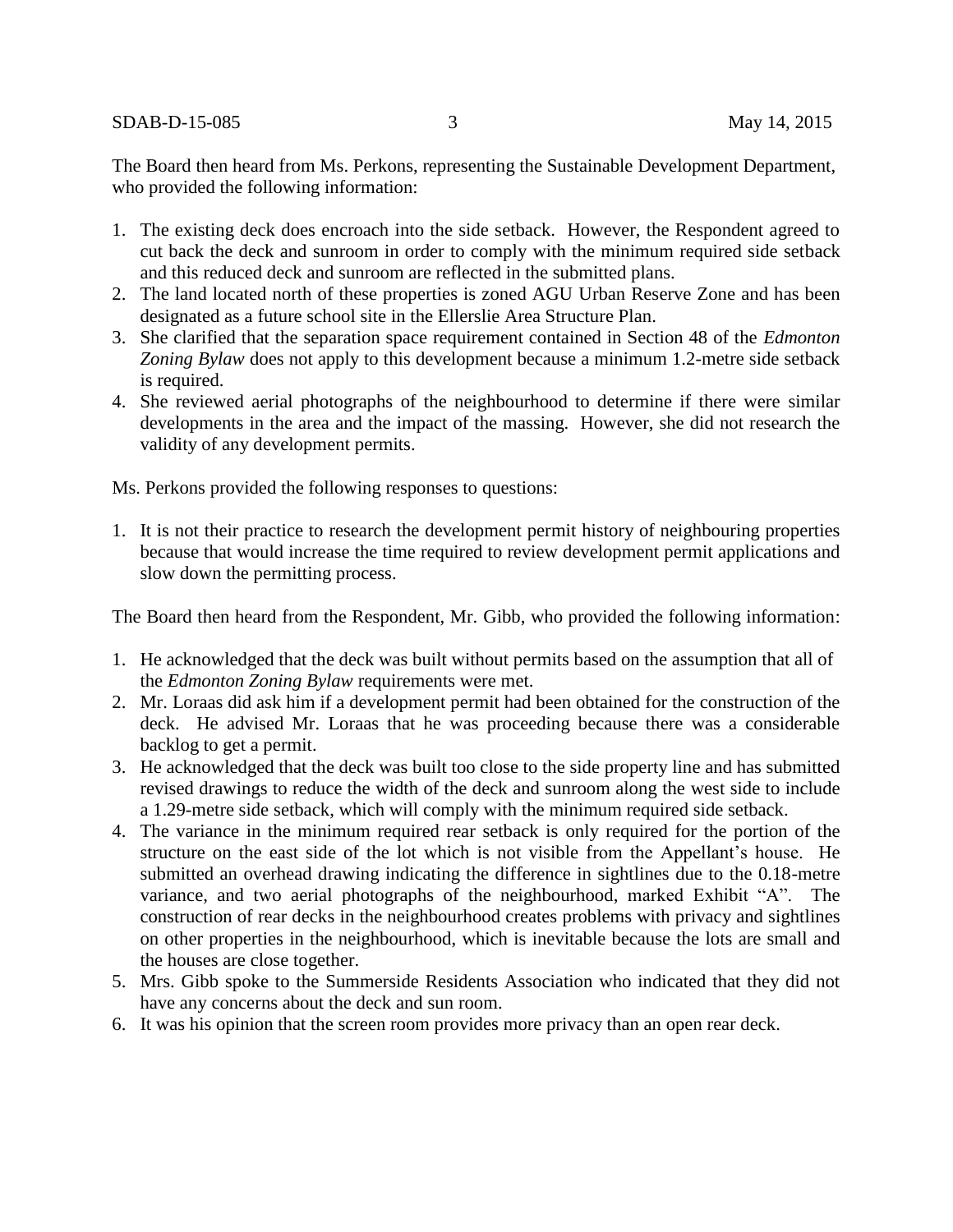SDAB-D-15-085 4 May 14, 2015

- 7. Mr. Gibb referred to an email from Brookfield Residential dated April 24, 2015, marked Exhibit "B", which clarified that the Summerside Architectural Guidelines do not contain any restrictions regarding sunroom additions.
- 8. The neighbour residing immediately east of their property is the most affected by the required variance, but does not have any concerns about the existing deck and sunroom.
- 9. Mr. Gibb submitted several letters of support from neighbours, marked Exhibit "C".
- 10. There are a set of stairs and a door located on the west side of the deck that will need to be changed in order to reduce the width of the deck.

The Board then heard from Mr. Butler, general manager for Suncoast Enclosures in the Edmonton market, who provided the following information:

- 1. Suncoast Enclosures manufactures these structures and hires a contractor to complete the installation.
- 2. It was his opinion that privacy is always a concern in an RSL Small Lot Residential Zone because the lots are small and the houses are close together.
- 3. Mr. Butler demonstrated a sample of the 90 percent dark mesh screen that is produced by Suncoast Enclosures and suggested that this could be installed along the west side of the sunroom to provide more privacy for the Appellant.
- 4. There are other alternatives including the installation of a solid wall or tinting the glass. He would be willing to work with Mr. Loraas and Mr. Gibb to find a solution to the privacy issues.

Mr. Loraas made the following points in rebuttal:

- 1. He referenced the photograph illustrating the west side of the development to demonstrate that he can see the eastern portion of the deck that requires the 7-inch (0.18-metre) variance in the rear setback by looking through the western portion.
- 2. He also indicated that he can barely see the house located east of the subject site from his property.
- 3. It was his opinion that the three season sunroom has much more of an impact than a rear deck because it can be utilized almost year round.
- 4. Allowing this development will set a precedent in the neighbourhood.
- 5. Many neighbours are not supportive of this development but are reluctant to get involved.

#### **Decision:**

The appeal be DENIED and the decision of the Development Authority is CONFIRMED. The development is GRANTED as approved by the Development Authority. In granting the development the following variance to the *Edmonton Zoning Bylaw* is allowed:

Section 115.4(7): - Relaxed - The minimum Rear Setback shall be 7.5 m

- Required: - 7.5 m

- Proposed: 7.32 m (to addition)
- Deficient by 0.180 m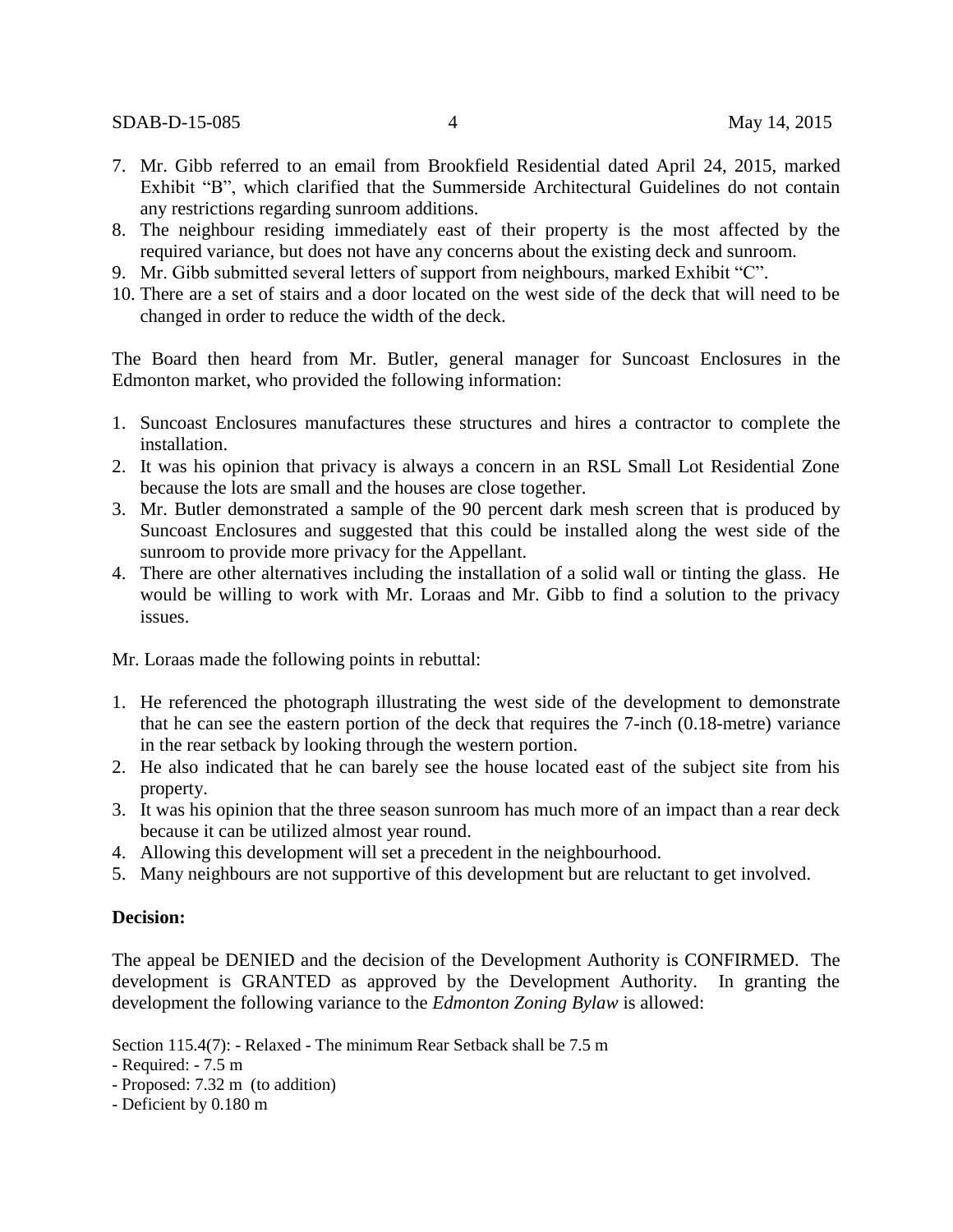#### **Reasons for Decision:**

The Board finds the following:

- 1. The proposed development is an addition to a Permitted Use in the RSL Residential Small Lot Zone.
- 2. The Board notes that the subject site is located at the start of a turn-around at the end of a culde-sac. This requires the subject house to be stepped back further on the lot and makes development in the smaller Rear Yard more difficult.
- 3. The Board notes that, because of the cul-de-sac turn around, the Respondent's property and the lots to the east of it are all affected in a way similar to that of the Appellant's property.
- 4. The variance has been granted for the following reasons:
	- a) The submitted plans require the Respondent to reduce the width of the existing structure along the west side of the lot, which is closest to the Appellant's property, in order to comply with the minimum required 1.2 metre required Side Setback. The submitted plans include a 1.29-metre Side Setback.
	- b) It is the western portion of the proposed development that will have an impact on the Appellant; however, the western portion of the proposed development is in compliance with the *Edmonton Zoning Bylaw*.
	- c) Section 115.4(10)(a) of the *Edmonton Zoning Bylaw* states that Separation Spaces that comply with Section 48 of the *Edmonton Zoning Bylaw* shall not be required between dwellings where a minimum Side Setback of 1.2 metres has been provided on the abutting site.
	- d) The deficiency of 0.18 metres in the Rear Setback is only required on the eastern portion of the existing structure, which is farthest away from the Appellant's property.
	- e) The land adjacent to the Rear Lot Line of the subject site is zoned AGU Urban Reserve Zone, for the future development of a K-9 School.
	- f) The Board finds that the Respondent has made revisions in order to bring the structure into compliance and is willing to work with the Appellant to address privacy concerns.
	- g) The Respondent submitted six letters of support, including a letter from the most affected property owner, who resides immediately east of the subject Site.
- 5. Based on the above, it is the opinion of the Board, that the proposed development with the required variance, would not unduly interfere with the amenities of the neighbourhood, nor materially interfere with or affect the use, enjoyment or value of neighbouring parcels of land.

#### **Important Information for Applicant/Appellant**

- 1. **THIS IS NOT A BUILDING PERMIT.** A Building Permit must be obtained separately from the Sustainable Development Department, located on the  $5<sup>th</sup>$  Floor, 10250 – 101 Street, Edmonton.
- 2. Obtaining a Development Permit does not relieve you from responsibility for complying with: